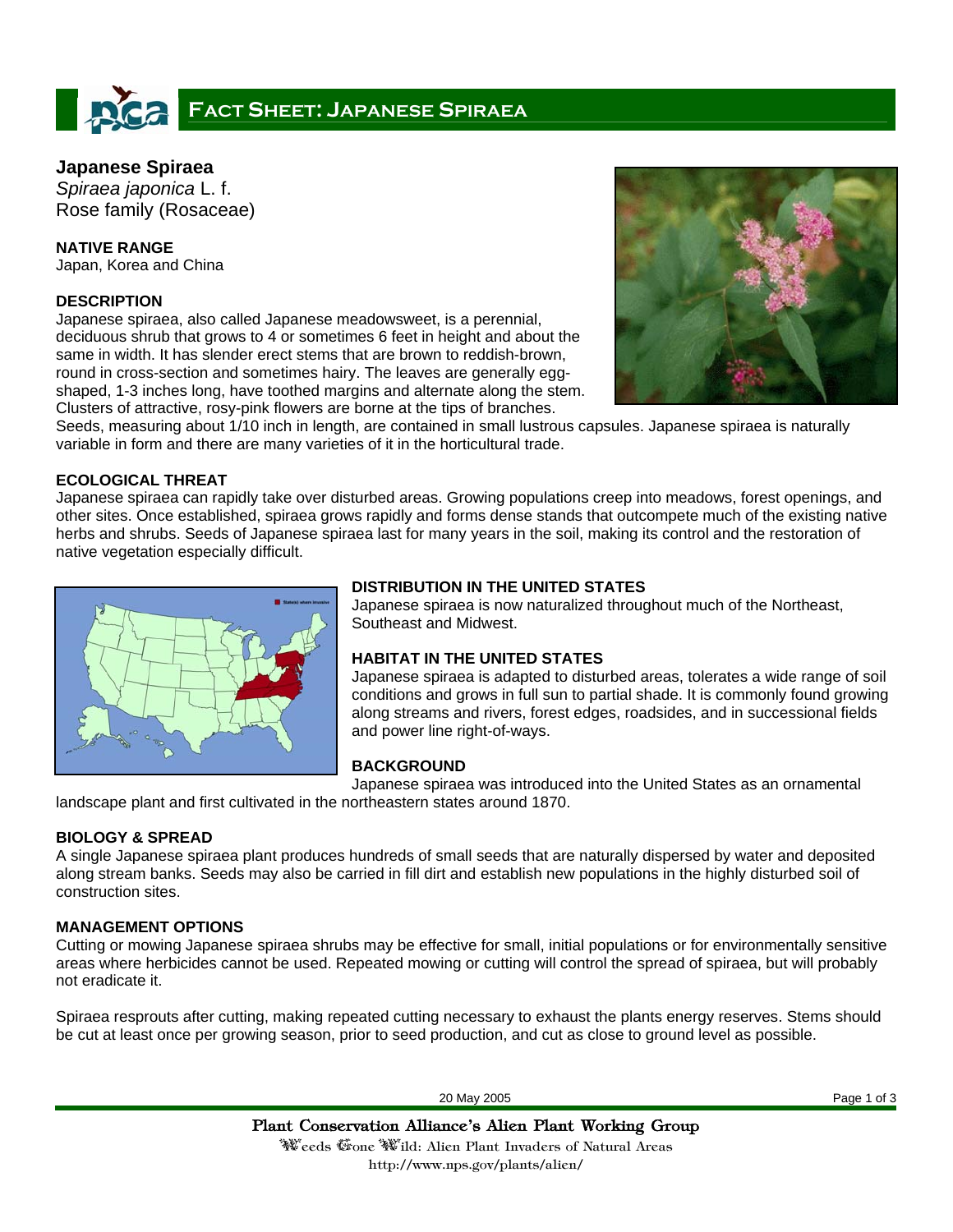Chemical: Foliar herbicide applications should be considered for large thickets of Japanese spiraea where the risk to nontarget plants is determined to be minimal. Applications may be made almost any time of year, as long as the air temperature is above 65ºF, to ensure absorption of the chemical by the plant. Apply a 2% solution of glyphosate (e.g., Roundup® or Rodeo®) or triclopyr (Garlon®) and water plus a 0.5% non-ionic surfactant to thoroughly wet all leaves. Use low pressure and a coarse spray pattern to reduce spray-drift to non-target species.

**NOTE: Glyphosate is a non-selective systemic herbicide that may kill even partially sprayed plants. Triclopyr is a selective for broadleaf species. In areas where desirable grasses are growing under or around spiraea, triclopyr can be used without damage to the grasses.** 

**USE PESTICIDES WISELY: Always read the entire pesticide label carefully, follow all mixing and application instructions and wear all recommended personal protective gear and clothing. Contact your state department of agriculture for any additional pesticide use requirements, restrictions or recommendations.** 

**NOTICE: mention of pesticide products on this page does not constitute endorsement of any material.**

## **CONTACT**

For more information on the management of Japanese spiraea, please contact:

• Kris Johnson, Great Smoky Mountains National Park, Gatlinburg, TN

#### **SUGGESTED ALTERNATIVE PLANTS**

Some suitable native alternatives for Japanese spiraea include shrubs like sweetfern (*Comptonia peregrina*), arrowwood (*Viburnum dentatum*), Summersweet clethra (*Clethra alnifolia*),Virginia sweetspire (*Itea virginica*), silky dogwood (*Cornus amomum*), inkberry (*Ilex glabra*), pinxterbloom azalea (*Rhododendron periclymenoides*), and sweetbay magnolia (*Magnolia virginica*). You may wish to contact the native plant society in your state for more assistance.

#### **OTHER LINKS**

• http://www.invasive.org/search/action.cfm?q=Spiraea%20japonica

#### **AUTHOR**

Tom Remaley, Great Smoky Mountains National Park, Gatlinburg, TN

#### **EDITOR**

Jil M. Swearingen, National Park Service, Washington, DC

#### **REFERENCES**

Carter, J. 1993. Spiraea. The Iowa Review 23(1):57-61.

Chamberlain, S. 1983. Hedges, screens and espaliers - how to select, grow and enjoy. Tucson, AZ: HP Books, 163.

Dirr, M.A. 1986. Spiraeas of the japonica group are summer garden aristocrats. American Nurseryman 163:54-56.

- Dirr, M.A. 1990. Manual of woody landscape plants: their identification, ornamental characteristics, culture, propagation and uses. Stipes Publishing Co. Pp. 803-805.
- Gleason, H.A., A. Cronquist. 1991. Manual of vascular plants of northeastern United States and adjacent Canada. 2nd ed. The New York Botanical Garden, 910 .
- Gorbunov, V.D., V.I. Sheichenko, A.I. Ban'kovskii. 1976. A new alkaloid from Spiraea japonica. Chemical Natural Compound 12(1):119-120.
- Komazaki, S. 1983. Overwintering of the spiraea aphid, *Aphis citricola* Van der Goot (Homoptera: Aphididae) on citrus and spiraea plants. Applied Entomology Zoology 18(3): 301-307.

20 May 2005 Page 2 of 3